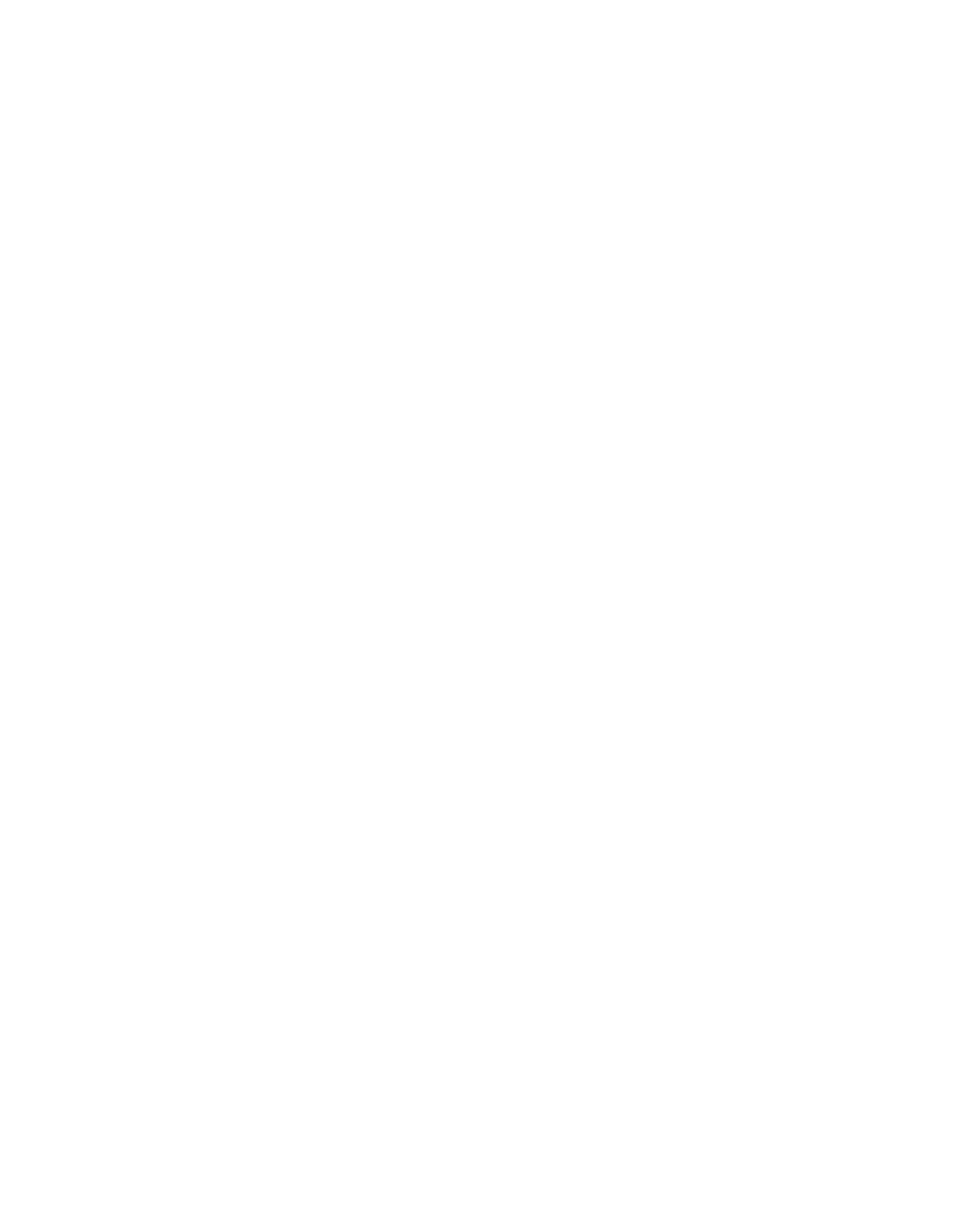#### **ABBREVIATIONS**

| <b>ADB</b>  | Asian Development Bank                                |
|-------------|-------------------------------------------------------|
| <b>AFM</b>  | <b>Asia Fiscal Monitor</b>                            |
| <b>BEPS</b> | base erosion and profit shifting                      |
| COVID-19    | coronavirus disease                                   |
| <b>DMC</b>  | developing member country                             |
| <b>ERCD</b> | Economic Research and Regional Cooperation Department |
| <b>GDP</b>  | gross domestic product                                |
| <b>SDG</b>  | Sustainable Development Goal                          |
| <b>TA</b>   | technical assistance                                  |

#### **NOTE**

In this report, "\$" refers to United States dollars.

| <b>Vice-President</b>                               | Bambang Susantono, Knowledge Management and Sustainable                                |
|-----------------------------------------------------|----------------------------------------------------------------------------------------|
|                                                     | Development                                                                            |
| <b>Director General</b>                             | Yasuyuki Sawada, Economic Research<br>Regional<br>and<br>Cooperation Department (ERCD) |
| <b>Deputy Director General</b> Edimon Ginting, ERCD |                                                                                        |
| <b>Team leaders</b>                                 | Samuel Hill, Senior Economist, Office of the Chief Economist and                       |
|                                                     | Director General (EROD), ERCD (Principal)                                              |
|                                                     | Yothin Jinjarak, Senior Economist, Macroeconomics Research                             |
|                                                     | Division (ERMR), ERCD (co-lead)                                                        |
|                                                     | Donghyun Park, Principal Economist, ERMR, ERCD (co-lead)                               |
| <b>Team members</b>                                 | Heili Ann Bravo, Operations Assistant, ERMR, ERCD                                      |
|                                                     | Oth Marulou Gagni, Senior Operations Assistant, EROD, ERCD                             |
|                                                     | Eugenia Go, Economics Officer, EROD, ERCD                                              |
|                                                     | Nagata, Public Management Specialist (Taxation),<br>Go.                                |
|                                                     | Governance Thematic Group, Sustainable Development and                                 |
|                                                     | <b>Climate Change Department</b>                                                       |
|                                                     | Cynthia Petalcorin, Senior Economics Officer, ERMR, ERCD                               |
|                                                     | Pilipinas Quising, Senior Economics Officer, ERMR, ERCD                                |

In preparing any country program or strategy, financing any project, or by making any designation of or reference to a particular territory or geographic area in this document, the Asian Development Bank does not intend to make any judgments as to the legal or other status of any territory or area.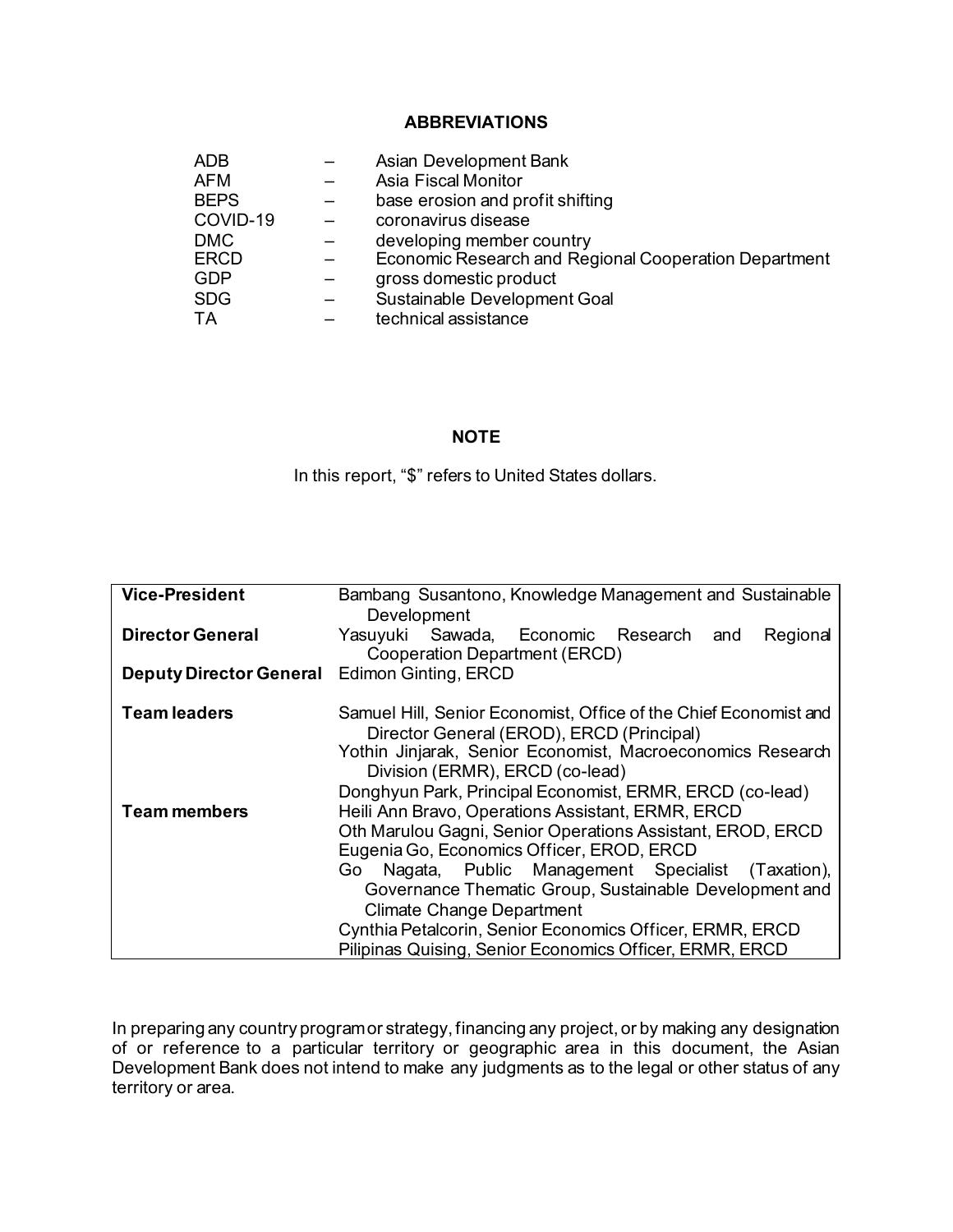## **CONTENTS**

|                |                                                                                                                   | Page                                               |
|----------------|-------------------------------------------------------------------------------------------------------------------|----------------------------------------------------|
|                | KNOWLEDGE AND SUPPORT TECHNICAL ASSISTANCE AT A GLANCE                                                            |                                                    |
| $\mathbf{I}$ . | <b>INTRODUCTION</b>                                                                                               | 1                                                  |
| Ш.             | <b>ISSUES</b>                                                                                                     | 1                                                  |
| III.           | <b>JUSTIFICATION FOR CLUSTER MODALITY</b>                                                                         | $\overline{2}$                                     |
| IV.            | THE TECHNICAL ASSISTANCE CLUSTER                                                                                  | $\overline{2}$                                     |
|                | Impact, Outcome, and Outputs<br>А.<br><b>B.</b><br>Cost and Financing<br>C.<br><b>Implementation Arrangements</b> | $\overline{2}$<br>$\overline{4}$<br>$\overline{4}$ |
| V.             | THE PRESIDENT'S DECISION                                                                                          | 5                                                  |
|                | <b>APPENDIXES</b>                                                                                                 |                                                    |
| 1.             | Design and Monitoring Framework                                                                                   | 6                                                  |
| 2.             | <b>Subproject Descriptions</b>                                                                                    | 9                                                  |
| 3.             | <b>List of Linked Documents</b>                                                                                   | 11                                                 |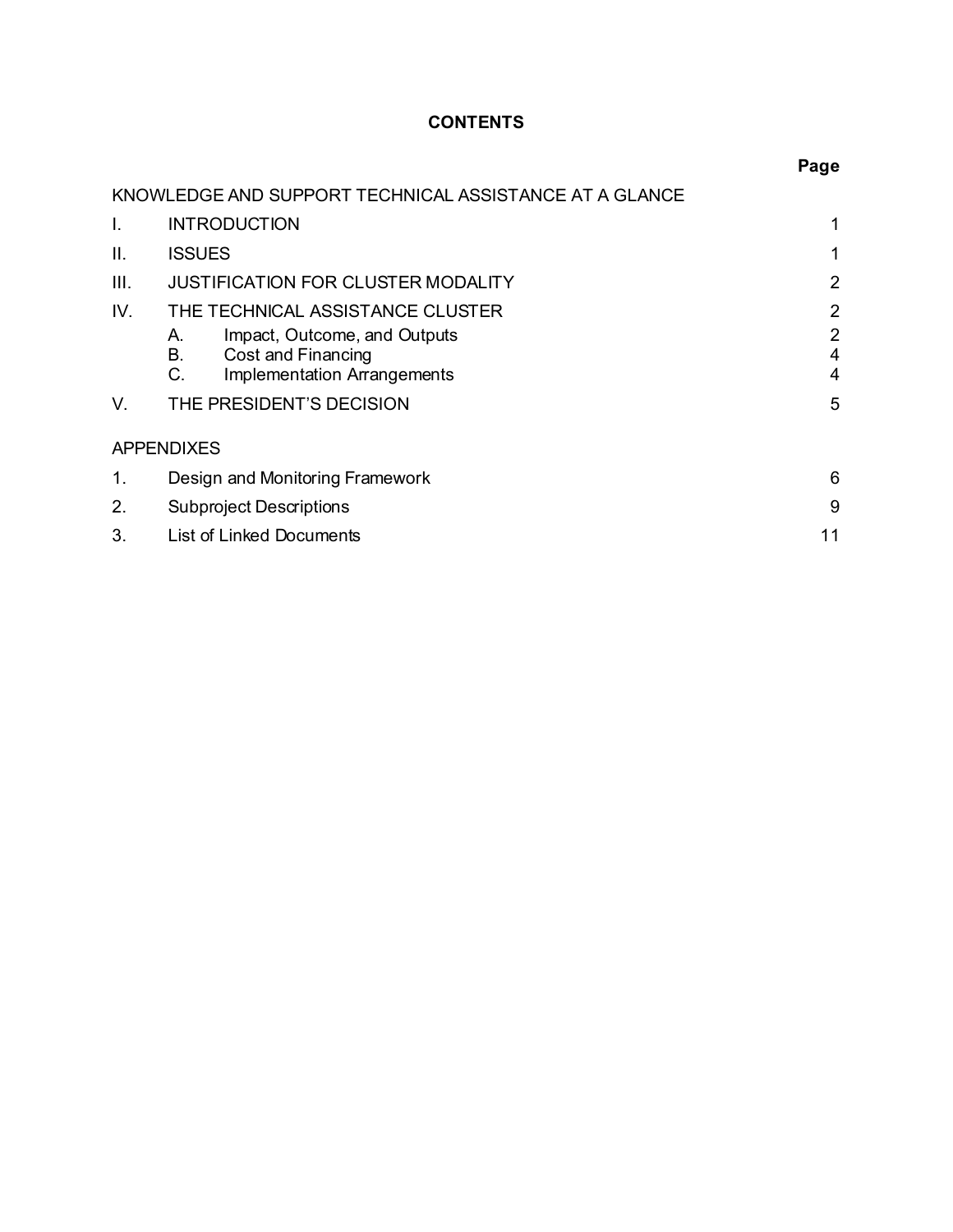#### **KNOWLEDGE AND SUPPORT TECHNICAL ASSISTANCE AT A GLANCE**

| 1.       | <b>Basic Data</b>                            |                                                                  |                         |                                        | Project Number: 55130-001         |              |
|----------|----------------------------------------------|------------------------------------------------------------------|-------------------------|----------------------------------------|-----------------------------------|--------------|
|          | <b>Project Name</b>                          | Fiscal policy for green and inclusive<br>development             |                         | <b>Department/Division</b>             | ERCD/EROD                         |              |
|          | <b>Nature of Activity</b><br><b>Modality</b> | Research and Development<br>Cluster                              | <b>Executing Agency</b> |                                        | Asian Development Bank            |              |
|          | Country                                      | REG (All DMCs)                                                   |                         |                                        |                                   |              |
| 2.       | <b>Sector</b>                                | Subsector(s)                                                     |                         |                                        | <b>ADB Financing (\$ million)</b> |              |
| ℐ        | Public sector<br>management                  | Public expenditure and fiscal management                         |                         |                                        | <b>Total</b>                      | 1.30<br>1.30 |
|          | 3. Operational Priorities                    |                                                                  |                         | <b>Climate Change Information</b>      |                                   |              |
| ✔        | Accelerating progress in gender equality     |                                                                  |                         | GHG Reductions (tons per annum)        |                                   | 0.000        |
| ✔        |                                              | Tackling climate change, building climate and disaster           |                         | Climate Change impact on the Project   |                                   | Low          |
|          |                                              | resilience, and enhancing environmental sustainability           |                         |                                        |                                   |              |
| ℐ        |                                              | Strengthening governance and institutional capacity              | <b>ADB Financing</b>    |                                        |                                   |              |
|          |                                              |                                                                  | Adaptation (\$ million) |                                        |                                   | 0.00         |
|          |                                              |                                                                  | Mitigation (\$ million) |                                        |                                   | 0.00         |
|          |                                              |                                                                  |                         |                                        |                                   |              |
|          |                                              |                                                                  | Cofinancing             |                                        |                                   |              |
|          |                                              |                                                                  | Adaptation (\$ million) |                                        |                                   | 0.00         |
|          |                                              |                                                                  | Mitigation (\$ million) |                                        |                                   | 0.00         |
|          | <b>Sustainable Development Goals</b>         |                                                                  |                         | <b>Gender Equity and Mainstreaming</b> |                                   |              |
|          | SDG 12.c                                     |                                                                  |                         | Some gender elements (SGE)             |                                   |              |
|          | SDG 16.7                                     |                                                                  |                         |                                        |                                   |              |
| SDG 17.1 |                                              | <b>Poverty Targeting</b>                                         |                         |                                        |                                   |              |
|          |                                              |                                                                  |                         | General Intervention on Poverty        |                                   |              |
| 4.       | <b>Risk Categorization</b>                   | Low                                                              |                         |                                        |                                   |              |
| 5.       | <b>Safeguard Categorization</b>              | Safeguard Policy Statement does not apply                        |                         |                                        |                                   |              |
| 6.       | <b>Financing</b>                             |                                                                  |                         |                                        |                                   |              |
|          | <b>Modality and Sources</b>                  |                                                                  |                         |                                        | Amount (\$ million)               |              |
|          | <b>ADB</b>                                   |                                                                  |                         |                                        |                                   | 1.30         |
|          |                                              | Knowledge and Support technical assistance: Technical Assistance |                         |                                        |                                   | 1.30         |
|          | Special Fund                                 |                                                                  |                         |                                        |                                   |              |
|          | Cofinancing                                  |                                                                  |                         |                                        |                                   | 0.00         |
|          | None                                         |                                                                  |                         |                                        |                                   | 0.00         |
|          | Counterpart                                  |                                                                  |                         |                                        |                                   | 0.00         |
|          | None                                         |                                                                  |                         |                                        |                                   | 0.00         |
|          | Total                                        |                                                                  |                         |                                        |                                   | 1.30         |
|          | Currency of ADB Financing: US Dollar         |                                                                  |                         |                                        |                                   |              |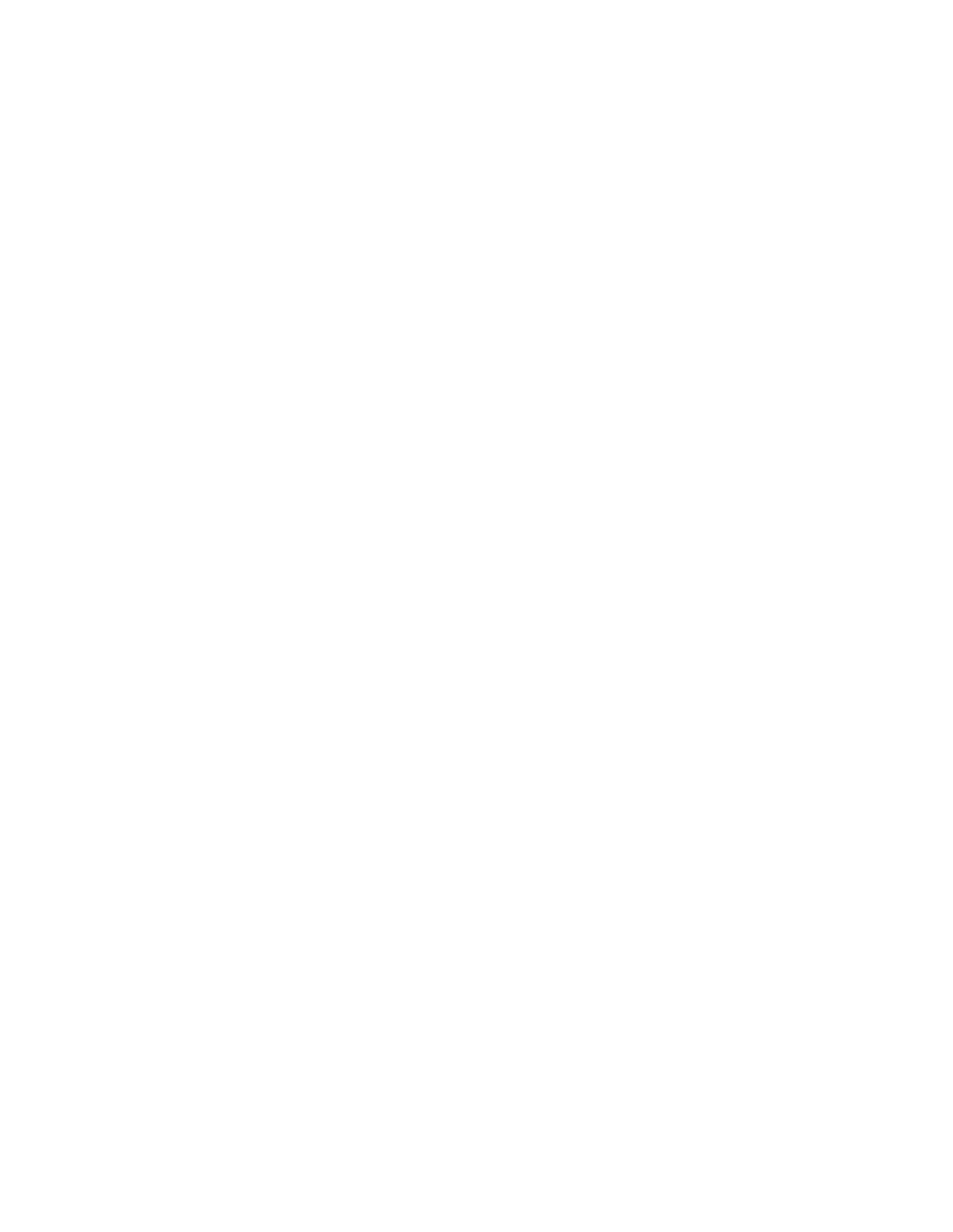#### **I. INTRODUCTION**

<span id="page-6-0"></span>1. The knowledge and support technical assistance (TA) cluster will build fiscal policy knowledge to promote green and inclusive development—advancing economic, social, and environmental objectives—in developing Asia. Under the TA, the Economic Research and Regional Cooperation Department (ERCD) will carry out research on fiscal policy in collaboration with leading experts, with findings disseminated to policymakers and other stakeholders. The TA will complement ongoing work of the Asian Development Bank (ADB) in debt analytics;<sup>[1](#page-6-2)</sup> a regional hub on domestic resource mobilization and international tax cooperation;<sup>[2](#page-6-3)</sup> and tax transparency.<sup>[3](#page-6-4)</sup> The TA closely aligns with ADB's Strategy 2030, in particular operational priority 6 (strengthening governance and institutional capacity), which includes components on enhancing domestic resource mobilization and improving public expenditure effectiveness.[4](#page-6-5) By supporting the funding and provision of public goods and services, the TA will contribute to ADB's Strategy 2030 vision of a prosperous, inclusive, resilient, and sustainable Asia and the Pacific. The TA is also aligned with the Sustainable Development Goals (SDGs).<sup>[5](#page-6-6)</sup> The TA cluster is included in the current ADB Management-approved annual work program of ERCD.<sup>[6](#page-6-7)</sup>

#### **II. ISSUES**

<span id="page-6-1"></span>2. Inefficient and inadequate taxes and government expenditures in developing member countries (DMCs) hinder the provision of education, health, social protection, and physical infrastructure needed to promote green and inclusive development. The United Nations Economic and Social Commission for Asia and the Pacific estimates that the region needs to invest \$1.5 trillion annually from 2016 to 2030 to achieve the SDGs.[7](#page-6-8) Although private finance is crucial, much of this expenditure must be met by stronger tax revenue. Inadequate taxes also impede the effectiveness of countercyclical fiscal policy and increase reliance on costly finance. An inefficient tax mix can increase dependence on more distortive and growth-retarding taxes, worsen income distribution, and hinder environmental and social policy objectives.

3. Although some DMCs have made progress with tax revenue mobilization, their revenues remain considerably lower compared with advanced economies and many developing country peers.[8](#page-6-9) The coronavirus disease (COVID-19) pandemic has exacerbated fiscal pressure, with revenues falling sharply across the region because of the economic downturn and stimulus measures.[9](#page-6-10) Combined with higher spending, fiscal deficits have widened considerably. Across developing Asia, between 2019 and 2020, the weighted average fiscal deficit rose from about 5.0% of GDP to about 9.5% of GDP and government debt increased by 9.0 percentage points of

<span id="page-6-2"></span><sup>1</sup> ADB. 2019. *[Technical Assistance for Debt Analytics and Technical Capacity Building](https://www.adb.org/projects/53357-001/main)*. Manila.

<span id="page-6-3"></span><sup>2</sup> ADB. 2021. *[Technical Assistance for Establishing a Regional Hub on Domestic Resource Mobilization and](https://www.adb.org/projects/54454-001/main)  [International Tax Cooperation](https://www.adb.org/projects/54454-001/main)*. Manila.

<sup>3</sup> ADB. 2017. *[Technical Assistance for Enhancing Tax Transparency of ADB Developing Member Countries](https://www.adb.org/projects/51320-001/main)*. Manila.

<span id="page-6-5"></span><span id="page-6-4"></span><sup>4</sup> ADB. 2019. *[Strategy 2030 Operational Plan for Priority 6: Strengthening Governance and Institutional Capacity.](https://www.adb.org/documents/strategy-2030-op6-governance)* The TA also aligns with *[Operational Plan for Priority 2: Accelerating Progress in Gender Equality](https://www.adb.org/documents/strategy-2030-op2-gender-equality)*; *and [Operational Plan](https://www.adb.org/documents/strategy-2030-op3-climate-change-resilience-sustainability)  [for Priority 3: Tackling Climate Change, Building Climate and Disaster Resilience,](https://www.adb.org/documents/strategy-2030-op3-climate-change-resilience-sustainability) and Enhancing Environmental [Sustainability.](https://www.adb.org/documents/strategy-2030-op3-climate-change-resilience-sustainability)*

<span id="page-6-6"></span><sup>5</sup> Particularly SDG 17.1: Strengthening domestic resource mobilization, but also SDGs 16.7 and 12.c.

<span id="page-6-7"></span> $6$  The TA cluster first appeared in the business opportunities section of ADB's website on 14 May 2021.

<span id="page-6-8"></span><sup>7</sup> United Nations Economic and Social Commission for Asia and the Pacific. 2019. *[Economic and Social Survey of](https://www.unescap.org/publications/economic-and-social-survey-asia-and-pacific-2019-ambitions-beyond-growth)  [Asia and the Pacific 2019: Ambitions beyond growth](https://www.unescap.org/publications/economic-and-social-survey-asia-and-pacific-2019-ambitions-beyond-growth)*. Bangkok.

<span id="page-6-9"></span><sup>8</sup> In 2019, the tax-to-gross domestic product (GDP) ratio for DMCs was 15.1%, compared with 22.3% for high-income countries and 19.6% for nonregional middle-income countries. Source: Computed using ADB's Key Indicators and International Monetary Fund Government Finance Statistics, GDP-weighted basis.

<span id="page-6-10"></span><sup>9</sup> T. Sen. 2021. *[Exit Strategy to Ease or Eliminate Tax Responses to the COVID-19 Pandemic](https://www.adb.org/publications/exit-strategy-tax-responses-covid-19-pandemic)*. Asian Development Bank. Manila.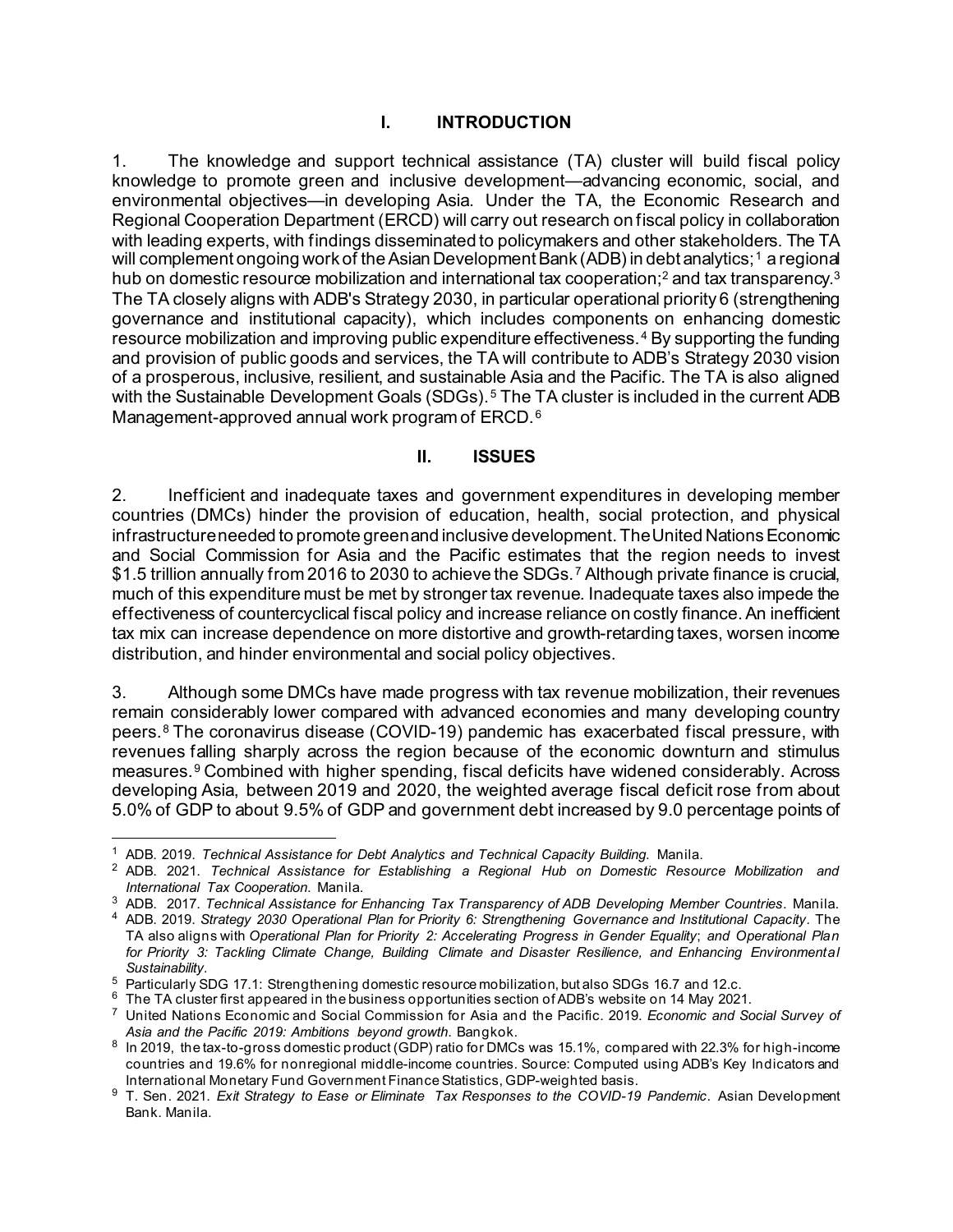GDP. [10](#page-7-3) Although fiscal pressure should ease as economies recover, the economic outlook remains uncertain and government balance sheets may remain weak for some time.

4. Several factors contribute to weak and inefficient tax revenues in DMCs. Large informal sectors mean that a large portion of economic activity falls outside the tax net and limit the participation in the fiscal activities across the population and entities. Tax incentives, a significant source of tax leakage, are prevalent across the region.<sup>[11](#page-7-4)</sup> Tax competition can promote an unhealthy race to the bottom. Although lower trade tariffs are beneficial for trade, globalization, and broader economic performance, they erode an important revenue source for some DMCs. Although the digital economy presents new economic opportunities, with significant growth potential,[12](#page-7-5) it also poses new taxation challenges, notably base erosion and profit shifting (BEPS).

5. More efficient government expenditures can complement stronger fiscal revenue mobilization by increasing the impact of a given amount of spending. But significant expenditure has little positive impact in promoting green and inclusive development.<sup>13</sup> Some expenditures are poorly targeted, benefiting the relatively well off, while others deliver subpar returns. COVID-19 has exposed inadequate DMC expenditure on social protection, health care, and other areas. Fiscal consolidation poses a major medium-term challenge to DMCs and heightens the importance of improving spending efficiency.

6. Fiscal policy is one of the most politically challenging areas of public policy. Increasing taxes or reducing public spending can be unpopular, and fiscal policy reforms in the broader interests of society can be stymied by vested interests. Successful fiscal policy reform, therefore, requires strong political buy-in. Knowledge products that provide fresh evidence of the benefits of sound fiscal policies can support policy dialogue and help mobilize support for reform in DMCs.

## **III. JUSTIFICATION FOR CLUSTER MODALITY**

<span id="page-7-0"></span>7. The TA project comprises two subprojects that will provide a fresh, holistic knowledge base on fiscal policies for green and inclusive development to strengthen policy capacity in DMCs. The TA cluster modality is appropriate because of the linked nature of the issues to be addressed, allowing for better sequencing of activities and for financing to be staggered.

### **IV. THE TECHNICAL ASSISTANCE CLUSTER**

### <span id="page-7-2"></span><span id="page-7-1"></span>**A. Impact, Outcome, and Outputs**

8. The TA cluster is aligned with the following impact: fiscal policy for green and inclusive development better leveraged in DMCs (footnote 4). The TA cluster will have the following outcome: knowledge on strengthening revenue mobilization, public expenditure effectiveness, and fiscal management enhanced.<sup>[14](#page-7-7)</sup> The TA will produce the following outputs to help DMCs address core fiscal policy challenges as they emerge from the COVID-19 pandemic.

<span id="page-7-3"></span><sup>&</sup>lt;sup>10</sup> Asian Development Bank estimates using IMF Government Finance Statistics.

<https://www.imf.org/en/Data#imffinancial> (accessed 14 April 2021).

<span id="page-7-4"></span><sup>11</sup> S. Gupta. 2018. *[Time to Pay More Attention to Tax Expenditures?](https://www.cgdev.org/blog/time-pay-more-attention-tax-expenditures)* Center for Global Development: Washington, DC.

<span id="page-7-5"></span> $12$  Pre-pandemic Asia spent only \$432 per capita on digital platform products (although that figure was growing quickly) in 2019, compared with \$2,542 in the United States. ADB. 2021. *[Asian Economic Integration Report 2021: Making](https://www.adb.org/publications/asian-economic-integration-report-2021)  [Digital Platforms Work for Asia and the Pacific](https://www.adb.org/publications/asian-economic-integration-report-2021)*. Manila.

<span id="page-7-6"></span><sup>13</sup> ADB. 2014. *[Asian Development Outlook 2014: Fiscal Policy for Inclusive Growth](https://www.adb.org/publications/asian-development-outlook-2014-fiscal-policy-inclusive-growth)*. Manila.

<span id="page-7-7"></span><sup>&</sup>lt;sup>14</sup> The design and monitoring framework is in Appendix 1.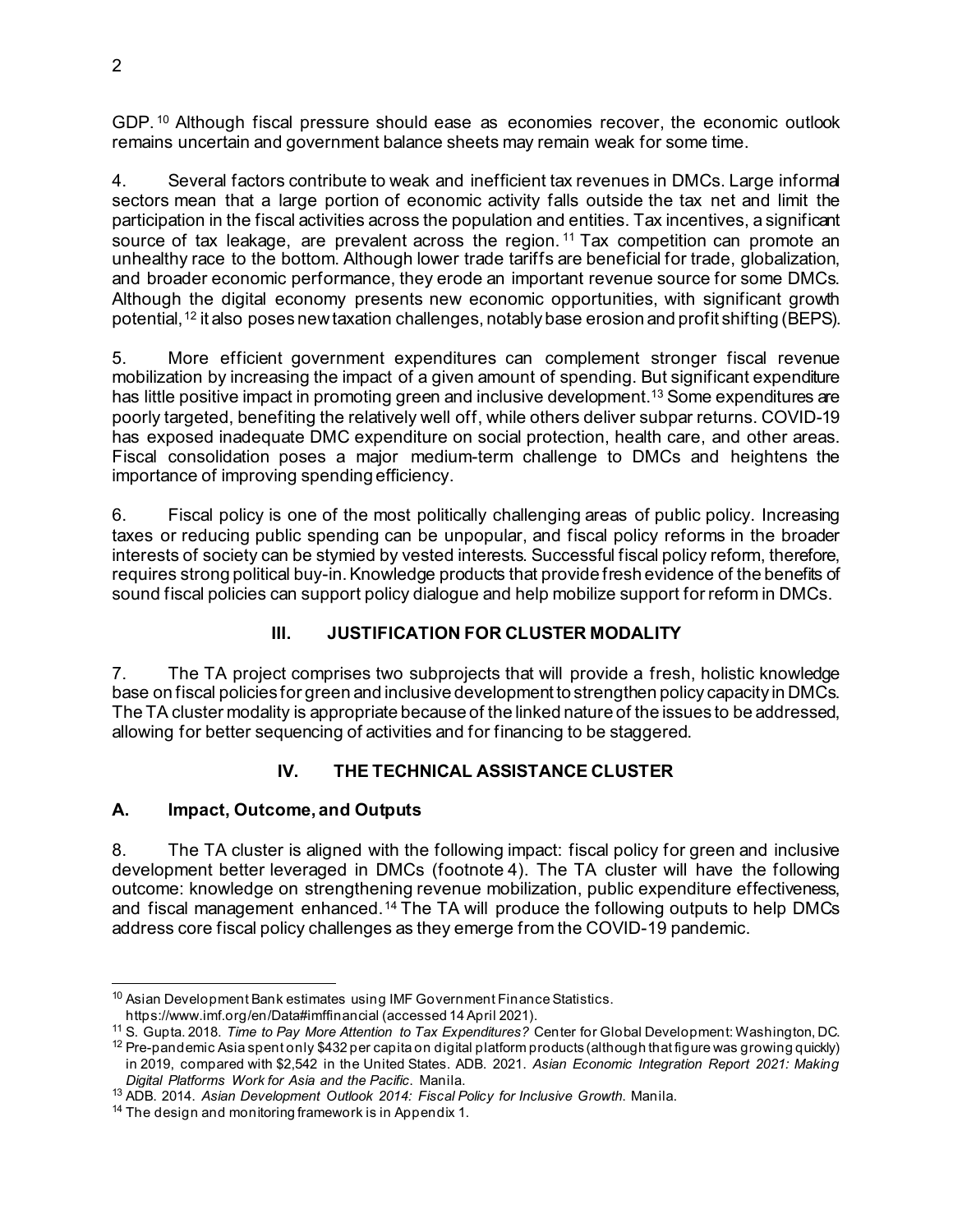9. **Output 1: Research addressing revenue mobilization carried out.** The TA team will assess the fiscal landscape, including the early impact of COVID-19, in DMCs. The team will also examine fresh empirical evidence on the potential to generate tax revenues, and analyze sources of revenue weakness and priorities for strengthening existing taxes. The team will propose ways to optimize tax incentives by reviewing their fiscal cost and effectiveness, drawing on literature and tax incentives data. The analysis will examine the adverse revenue implications of large informal sectors and options for bringing more of the informal sector into the tax net. Taxation of the digital economy will be researched to examine the threat from BEPS and how this can be addressed through regional cooperation, building on the Group of Twenty (G20)/Organisation for Economic Co-operation and Development Inclusive Framework on BEPS, and domestic reforms. The merits and feasibility of alternative taxes, including sin taxes and environmental-fiscal instruments, and efficient taxation to phase out distortionary fossil-fuel subsidies, will be assessed. The research will also delve into how tax policies can promote equity, considering potential efficiency and equity tradeoffs. This research will support preparation of the Asian Development Outlook 2022 theme chapter.

10. **Output 2: Research addressing government expenditure and fiscal management carried out.** Research under this output will examine options for improving DMC government expenditures on education, health, social protection, environment, and infrastructure to promote green and inclusive development, including gender inclusion.<sup>[15](#page-8-0)</sup> The TA team will assess fiscal policy frameworks for prioritizing and promoting efficient, equity-promoting expenditures; trust in government; debt sustainability; and tax compliance. Additional research will cover strengthening overall fiscal management to help DMCs achieve medium-term fiscal consolidation as they emerge from COVID-19, encompassing fiscal scenarios, fiscal architecture reforms, and fiscal diagnosis.

11. The research will be prepared in collaboration with leading scholars. Innovative research methods will be explored, drawing on the latest empirical approaches and insights from emerging fields such as behavioral public finance. Given the political challenges associated with fiscal policy reform, the TA will examine lessons from successful reforms for DMCs. Papers will be published as working papers or standalone chapters in a collective volume. The findings of the studies will also be disseminated through policy briefs, blogs, and op-eds.The products will mostly be shared electronically via ADB websites. Printed copies of the papers and the collective volume will be provided to policymakers and other stakeholders based on demand.

12. **Output 3: ADB online fiscal content enhanced, and Asia Fiscal Monitor published.**  To improve awareness of DMC fiscal challenges, the TA team will create and disseminate through existing ADB portals or the new Asia Fiscal Online sub-portal a range of new fiscal research (including from outputs 1 and 2), analysis, and commentary. This online content will include key new fiscal indicators, building on the ADB COVID-19 Policy Database initiative.[16](#page-8-1) This will include fiscal diagnostics developed using empirical analysis to monitor evolving fiscal stances and vulnerabilities in DMCs. Alternative communication channels will be explored to reach a broader audience and make it easier to retrieve information and data. The portal will also feature a new annual publication with a strong regional focus: Asia Fiscal Monitor (AFM). AFM will provide an accessible snapshot of regional fiscal developments, highlight topical fiscal research focusing on challenges facing DMCs, and present updated fiscal diagnostics for DMCs. The fiscal online content generated under output 3 and the AFM will complement existing publications and

<span id="page-8-0"></span><sup>&</sup>lt;sup>15</sup> Related fiscal analyses recognizing unpaid domestic and household works in the context of informal sectors, and female labor force participation.

<span id="page-8-1"></span> $^{16}$  This ADB database tracks government policies to combat the COVID-19 pandemic (<u>https://covid19policy.adb.org/</u>) .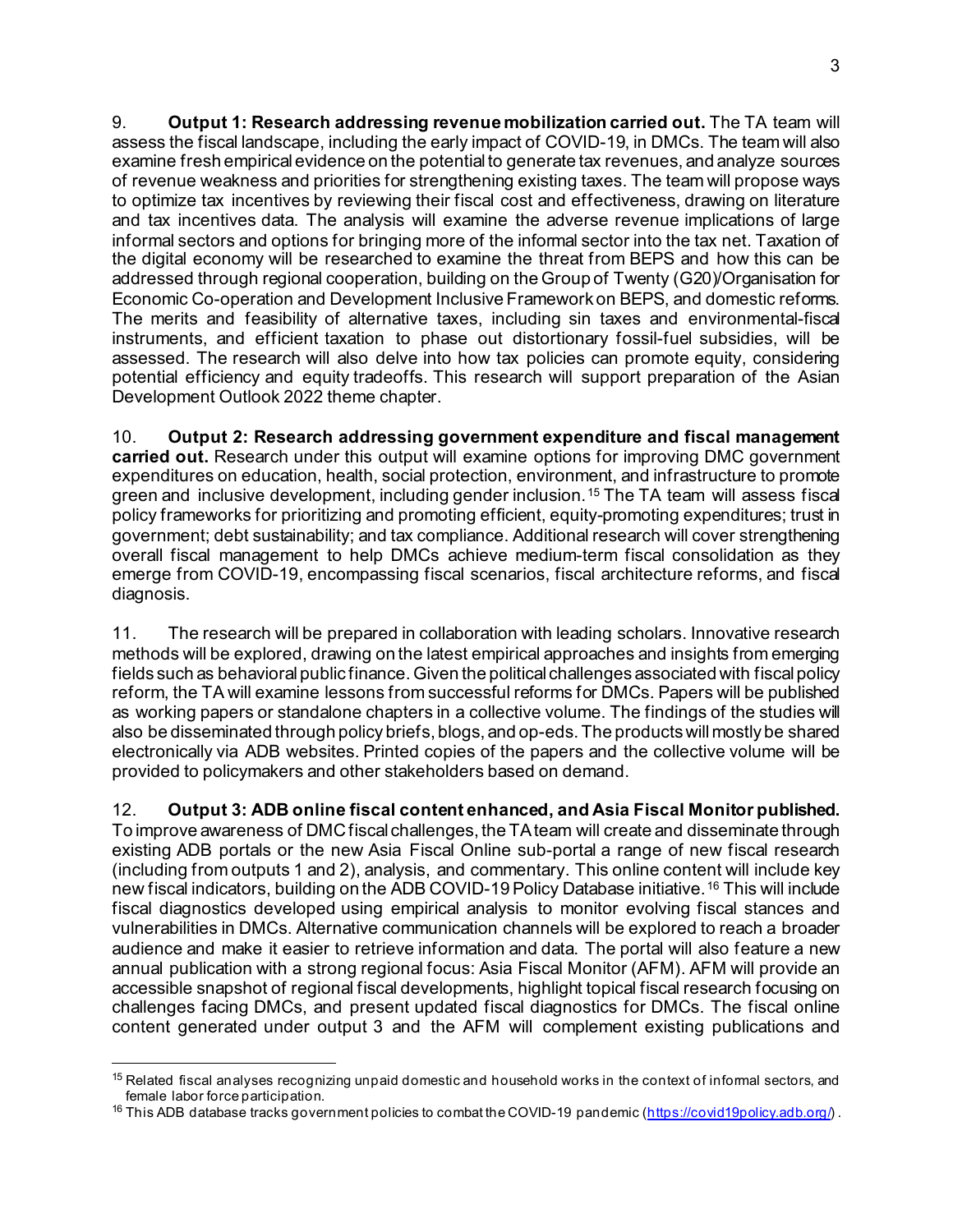databases through a region-centric approach. Thus, the TA cluster will help fill in fiscal data gaps, provide an improved platform for analysis of fiscal challenges across DMCs, and strengthen ADB coverage of fiscal issues. As part of the TA review process, an assessment will be made concerning future arrangements, including funding, for the enhanced online content and the AFM.

13. **Output 4: Knowledge sharing on fiscal policy strengthened.** To leverage research outputs and build capacity in DMCs, outreach events will be held in collaboration with relevant ADB departments and stakeholders. An annual regional conference will be held to bring together leading researchers, policymakers, and other experts to provide fresh perspectives on fiscal policy challenges and solutions, including best practices. The conference will provide a forum for sharing country experiences to foster cross-fertilization of ideas.

## <span id="page-9-0"></span>**B. Cost and Financing**

14. The TA cluster is estimated to cost \$1,300,000 (\$300,000 for subproject 1 and \$1,000,000 for subproject 2), which will be financed on a grant basis by ADB's Technical Assistance Special Fund (TASF-7 and TASF-other sources). Detailed cost estimates and financing arrangements will be presented for each TA subproject proposal submitted for approval.

## <span id="page-9-1"></span>**C. Implementation Arrangements**

15. ADB will administer the TA cluster with ERCD responsible for administration and supervision, management of consultants, procurement, and accomplishment of outputs. Promoting the One ADB approach in knowledge solutions, ERCD will coordinate with regional departments, including resident missions and Sustainable and Development and Climate Change department, to promote synergies across ADB online fiscal content and knowledge products. A no-objection letter will be obtained prior to commencing any undertaking in a DMC. Each TA subproject proposal will be submitted for approval to the ERCD chief economist and director general, following the business process for knowledge and support TA cluster processing.[17](#page-9-2) Subproject activities will start only after the approval of each TA subproject proposal. Implementation arrangements are summarized in Table 1.

| <b>Aspects</b>                   | <b>Arrangements</b>                                                 |                                                             |            |  |
|----------------------------------|---------------------------------------------------------------------|-------------------------------------------------------------|------------|--|
| Indicative implementation period | July 2021-December 2024 (TA cluster); July 2021-September 2022      |                                                             |            |  |
| for the TA cluster               | (subproject 1); and July 2022–December 2024 (subproject 2)          |                                                             |            |  |
| Executing and implementing       | ADB, Economic Research and Regional Cooperation Department,         |                                                             |            |  |
| agency                           | <b>EROD-ERMR</b>                                                    |                                                             |            |  |
| Consultants <sup>a</sup>         | Package title                                                       | Selection method                                            | Engaged by |  |
|                                  | Individual: International                                           | Individual consultant                                       | ADB        |  |
|                                  | expertise                                                           | selection <sup>b</sup>                                      |            |  |
|                                  | Individual: National                                                | Individual consultant                                       | ADB        |  |
|                                  | expertise                                                           | selection <sup>b</sup>                                      |            |  |
| <b>Disbursement</b>              | Disbursement of TA resources will follow ADB's Technical Assistance |                                                             |            |  |
|                                  |                                                                     | Disbursement Handbook (2020, as amended from time to time). |            |  |

| Table 1: Implementation Arrangements for the Technical Assistance Cluster |  |
|---------------------------------------------------------------------------|--|
|---------------------------------------------------------------------------|--|

ADB = Asian Development Bank, ERMR = Macroeconomics Research Division, EROD = Office of the Chief Economist and Director General, TA = technical assistance.

<sup>a</sup> Terms of reference for consultants, including resource persons will be included in the subprojects.

<sup>b</sup> Framework contracts will be considered. Output-based, lump-sum, or time-based contracts will be used as appropriate.

Source: Asian Development Bank.

<span id="page-9-2"></span><sup>17</sup> ADB. 2017. *Staff Instruction on Business Processes for Knowledge and Support Technical Assistance*. Manila.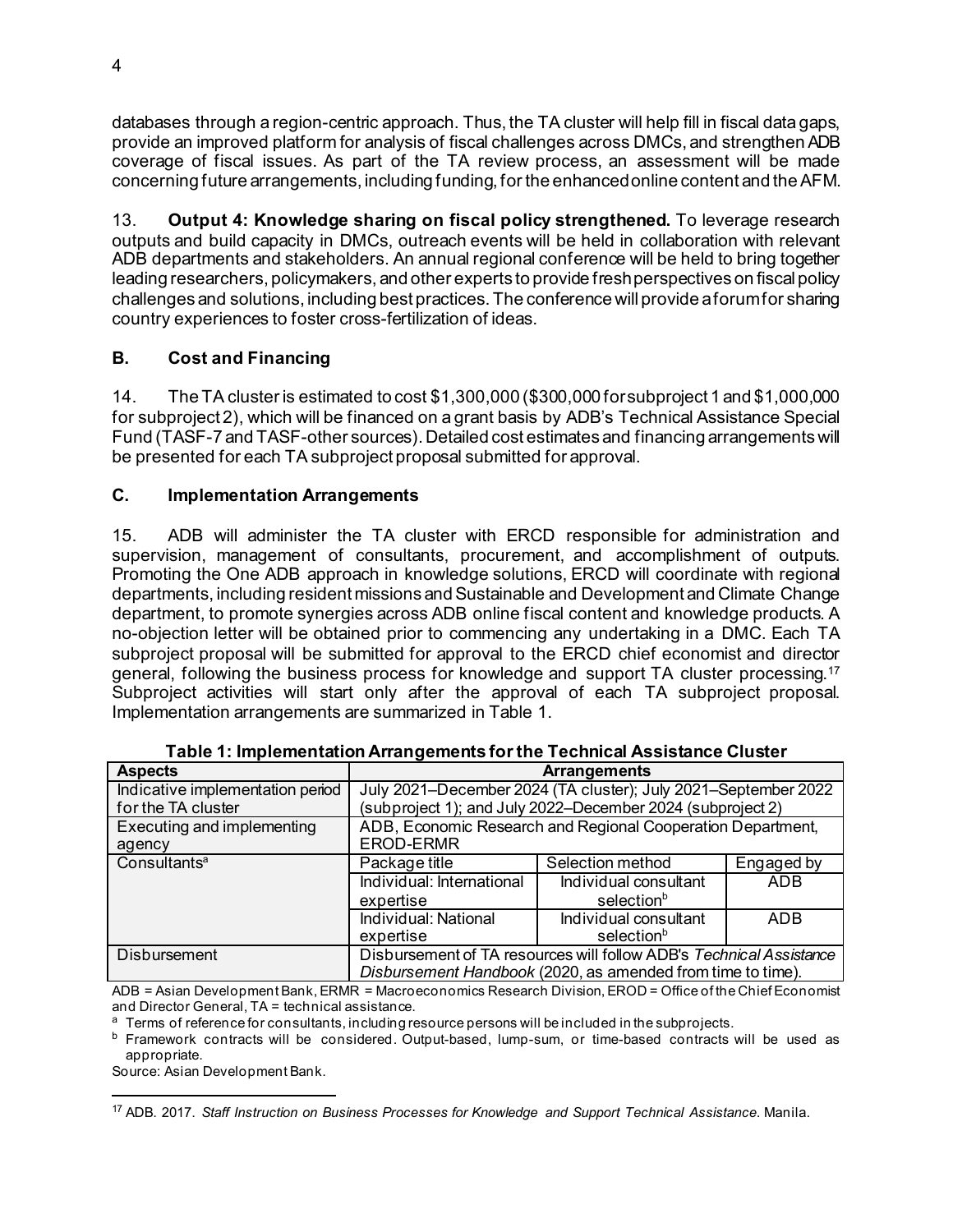16. **Subprojects.** The TA cluster will be implemented through two subprojects (Appendix 2). Each subproject will be designed to support the achievement of the cluster outputs (paras. 10– 14) as and when needed during the implementation period. [18](#page-10-1) The indicative implementation period and the budget allocation for the subprojects are summarized in Table 2.

|              |                                                                                     | Implementation              | <b>Budget</b> |
|--------------|-------------------------------------------------------------------------------------|-----------------------------|---------------|
| <b>Item</b>  | <b>Subproject Title</b>                                                             | <b>Period</b>               | (\$'000)      |
| Subproject 1 | Revenue Mobilization for Green and Inclusive<br>Development                         | July 2021-September<br>2022 | 300           |
| Subproject 2 | <b>Expenditure Policies and Fiscal Management</b><br>for Green and Inclusive Growth | July 2022-December<br>2024  | 1,000         |

**Table 2: Indicative Implementation Period and Budget Allocation for Subprojects**

Source: Asian Development Bank.

17. **Consulting services.** Individual consultants will be recruited through the individual selection process to provide international and national consulting inputs. Contracts for consulting services will consist of output-based, lump-sum, time-based, or framework contracts, as appropriate, and the consultants, resource persons, and service providers will be recruited as individuals to ensure that they have the requisite experience and qualifications. Consultants will be engaged following the ADB Procurement Policy (2017, as amended from time to time) and its associated project administration instructions and/or staff instructions.

18. **ADB's procurement.** Information and communication technology-related equipment and/or supplies, subscriptions to third-party databases, and statistical software will be procured under the TA as needed and in coordination with the Information Technology Department and Corporate Services Department. Detailed implementation arrangements of ADB procurement will be finalized before the approval of each TA subproject. Procurement will follow the ADB Procurement Policy (2017, as amended from time to time) and the Procurement Regulations for ADB Borrowers (2017, as amended from time to time).<sup>[19](#page-10-2)</sup> Disbursements under the TA will be made in accordance with ADB's *Technical Assistance Disbursement Handbook* (2020, as amended from time to time).

19. **Social media and websites**. The outputs of the TA will be disseminated via the ADB website, through existing ADB portals, or the Asia Fiscal Online sub-portal (para.13). Alternative communication channels such as social media platforms will also be used in coordination with ADB's Department of Communications. ERCD will be responsible for maintaining and updating the online content.

## **V. THE PRESIDENT'S DECISION**

<span id="page-10-0"></span>20. The President, acting under the authority delegated by the Board, has approved the provision of technical assistance not exceeding the equivalent of \$1,300,000 on a grant basis for Fiscal Policy for Green and Inclusive Development, and hereby reports this action to the Board.

<span id="page-10-1"></span> $18$  Detailed implementation arrangements, including consultant terms of reference, will be presented for each subproject report processed under the cluster.

<span id="page-10-2"></span><sup>&</sup>lt;sup>19</sup> Any procured equipment is disposed in line with ADB. 2013. Administering Grant-Financed Technical Assistance Projects. *[Project Administration Instructions](https://www.adb.org/sites/default/files/institutional-document/33431/pai-5-09.pdf)*. PAI 5.09. Manila.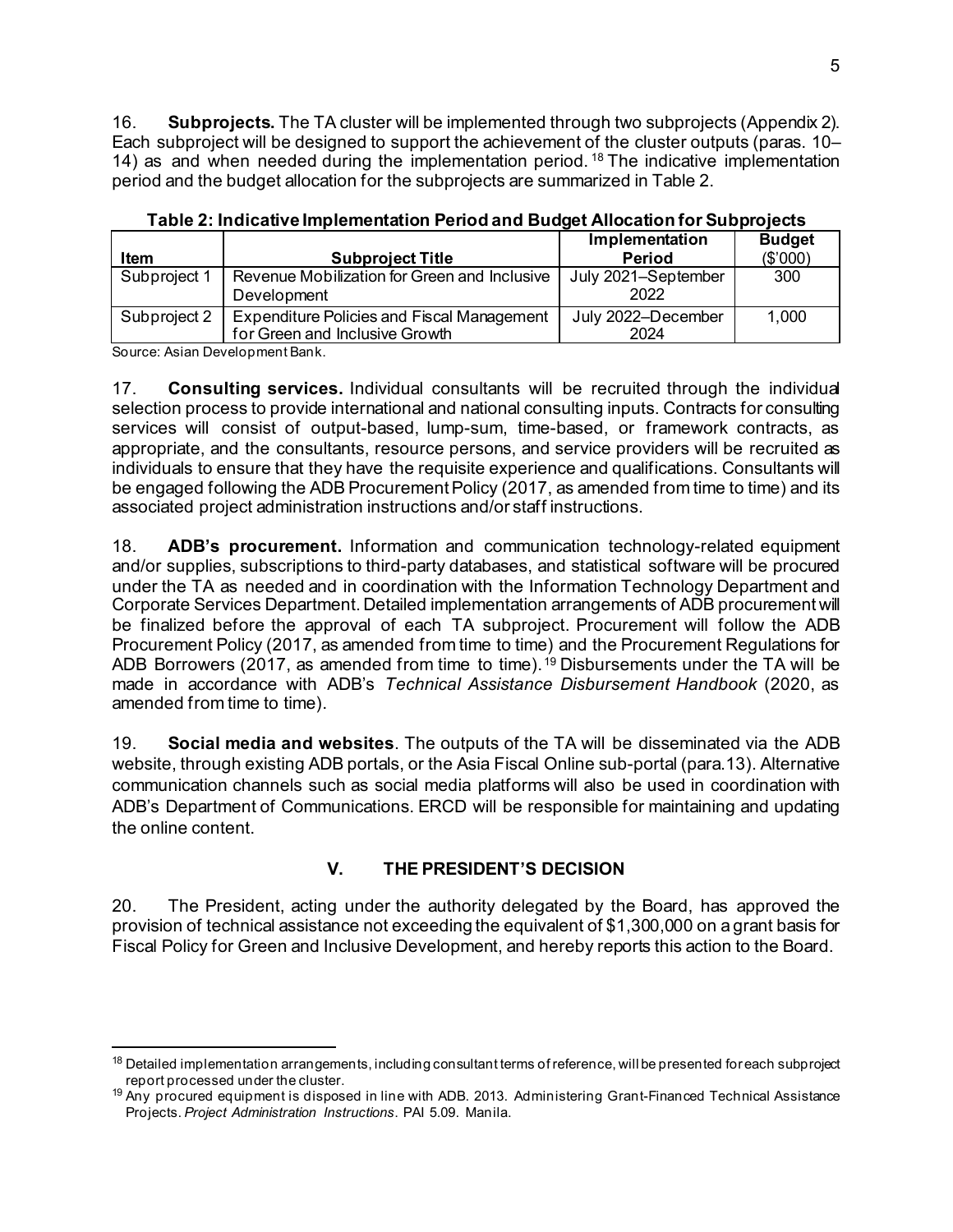<span id="page-11-0"></span>

| Impact the TA is Aligned with<br>Fiscal policy for green and inclusive development better leveraged in DMCs <sup>a</sup>               |                                                                                                                                                                                                                                                                                                               |                                                                                                                                              |                                                                                                                                                                           |
|----------------------------------------------------------------------------------------------------------------------------------------|---------------------------------------------------------------------------------------------------------------------------------------------------------------------------------------------------------------------------------------------------------------------------------------------------------------|----------------------------------------------------------------------------------------------------------------------------------------------|---------------------------------------------------------------------------------------------------------------------------------------------------------------------------|
| <b>Results Chain</b>                                                                                                                   | <b>Performance Indicators</b>                                                                                                                                                                                                                                                                                 | <b>Data Sources and</b><br><b>Reporting Mechanisms</b>                                                                                       | <b>Risks and Critical</b><br><b>Assumptions</b>                                                                                                                           |
| <b>Outcome</b>                                                                                                                         |                                                                                                                                                                                                                                                                                                               |                                                                                                                                              |                                                                                                                                                                           |
| Knowledge on<br>strengthening<br>revenue<br>mobilization, public<br>expenditure<br>effectiveness, and<br>fiscal management<br>enhanced | By 2024,<br>a. At least 200 citations of<br>TA studies and AFM in<br>external publications,<br>including media reports (OP<br>$3.1.2$ , OP $6.1.1$ )                                                                                                                                                          | a. Web searches for<br>scholarly literature (e.g.,<br>Google Scholar, IDEAS/<br>RePEc, and ADB<br>website); DOC's media<br>monitoring report | R: DMC stakeholders<br>lack commitment and<br>interest in absorbing<br>research findings and<br>recommendations, and<br>in seeking opportunities<br>to leverage knowledge |
|                                                                                                                                        | b. 75% of at least 200<br>participants (at least 25%<br>women) in annual regional<br>conferences and other<br>dissemination activities<br>report improved knowledge<br>and capacity (in terms of<br>quality, depth, range) in<br>DMC's fiscal policy<br>analytical work (OP 2.3, OP<br>$3.1.2$ , OP $6.1.1$ ) | b. BTORs; TA consultant<br>reports; surveys and<br>event attendance records                                                                  | to strengthen policies.<br>A: DMC stakeholders<br>are engaged in TA<br>research priorities.                                                                               |
| <b>Outputs</b><br>1. Research<br>addressing revenue<br>mobilization carried<br>out (subproject 1)                                      | By 2022,<br>1a. At least seven studies<br>completed and published as<br>ADO 2022 background<br>papers, working papers, and<br>policy briefs (2020 baseline:<br>Not applicable) (OP 6.1.1)                                                                                                                     | 1a. TA progress reports<br>and list of published<br>knowledge products                                                                       | R: Unforeseen<br>circumstances may<br>delay access to fiscal<br>data and other<br>information.                                                                            |
|                                                                                                                                        | 1b. A total of at least 2,000<br>downloads recorded for TA-<br>related outputs including<br>ADO 2022 theme chapter<br>and background papers,<br>working papers, and policy<br>briefs (2020 baseline: Not<br>applicable)                                                                                       | 1b. ADB web statistics                                                                                                                       |                                                                                                                                                                           |
| 2. Research<br>addressing<br>government<br>expenditure and<br>fiscal management<br>carried out<br>(subproject 2)                       | By 2024,<br>2a. At least 10 studies and<br>one edited volume on<br>taxation, government<br>spending, and fiscal policy<br>completed and published<br>(2020 baseline: Not<br>applicable)                                                                                                                       | 2a. TA progress reports<br>and list of published<br>knowledge products                                                                       | R: Unforeseen<br>circumstances may<br>delay access to fiscal<br>data and other<br>information.                                                                            |

## **DESIGN AND MONITORING FRAMEWORK**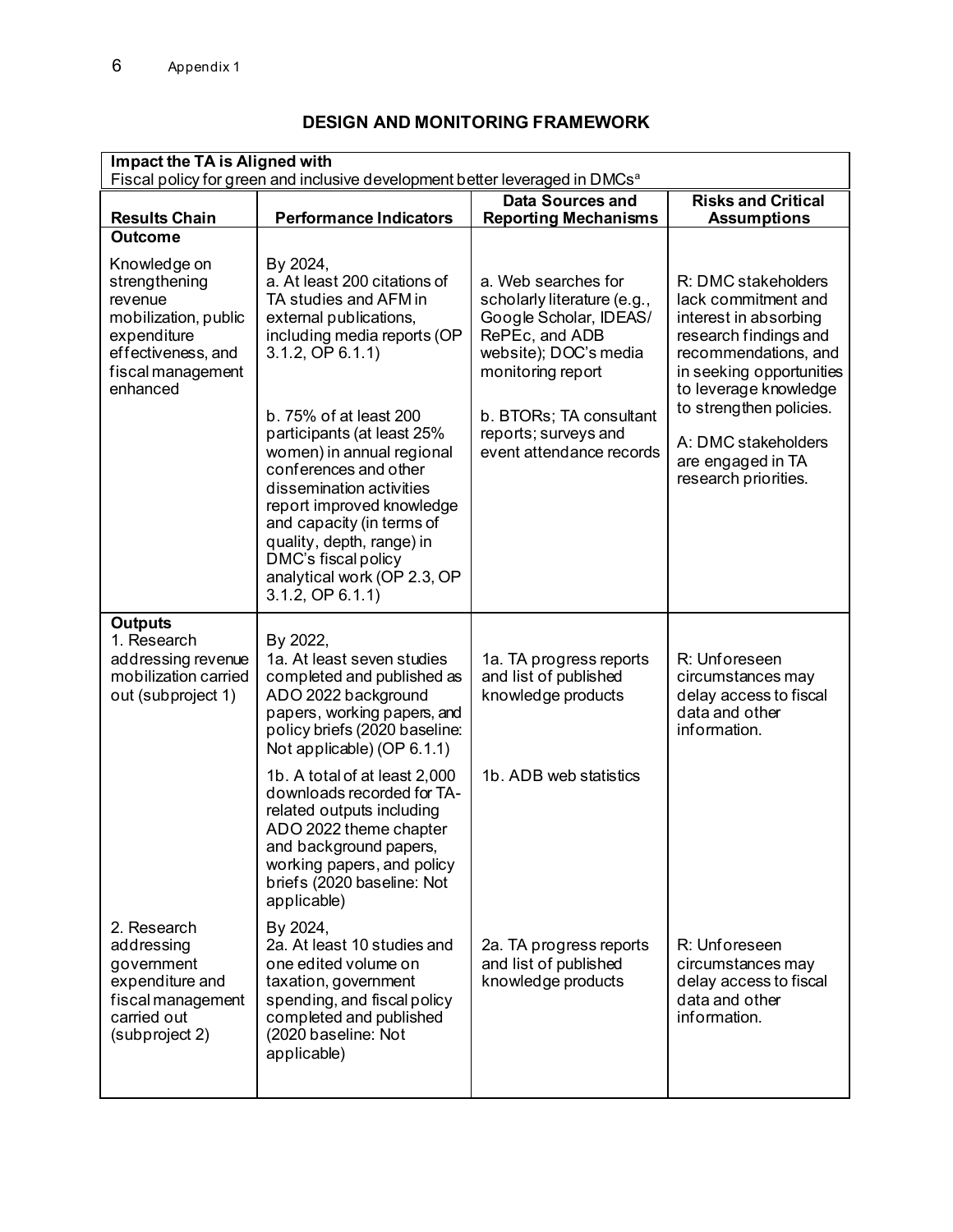| <b>Results Chain</b>                                                             | <b>Performance Indicators</b>                                                                                                                       | <b>Data Sources and</b><br><b>Reporting Mechanisms</b>                                    | <b>Risks and Critical</b><br><b>Assumptions</b>                                                           |
|----------------------------------------------------------------------------------|-----------------------------------------------------------------------------------------------------------------------------------------------------|-------------------------------------------------------------------------------------------|-----------------------------------------------------------------------------------------------------------|
|                                                                                  | 2b. 200 copies of the edited<br>volume printed and<br>distributed (2020 baseline:<br>Not applicable)                                                | 2b. Number of copies<br>printed                                                           |                                                                                                           |
|                                                                                  | 2c. A total of at least 1,500<br>web downloads of the<br>edited volume and the<br>research studies recorded<br>(2020 baseline: Not<br>applicable)   | 2c. ADB web statistics<br>and TA progress report                                          |                                                                                                           |
| 3. ADB online fiscal<br>content enhanced,<br>and AFM published<br>(subproject 2) | By 2024,<br>3a. 1,000 page views of the<br>Asia Fiscal Online<br>2023: 450 page views<br>2024: 550 page views<br>(2020 baseline: Not<br>applicable) | 3a. ADB web statistics<br>and TA progress reports                                         | R: Unforeseen<br>technical issues such<br>as a breach of website<br>security and software<br>malfunction. |
|                                                                                  | 3b. Two issues of AFM<br>published, with at least 500<br>downloads per issue (2020<br>baseline: Not applicable)                                     | 3b. ADB web statistics<br>and TA progress reports                                         |                                                                                                           |
| 4. Knowledge<br>sharing on fiscal<br>policy strengthened<br>(subproject 2)       | By 2024,                                                                                                                                            |                                                                                           |                                                                                                           |
|                                                                                  | 4a. Two regional<br>conferences organized<br>(2020 baseline: Not<br>applicable)                                                                     | 4a. Post-event reports,<br>TA progress reports,<br>event documents, staff<br><b>BTORs</b> | R: Frequent turnover,<br>and lack of<br>engagement among<br>key DMC stakeholders.                         |
|                                                                                  | 4b. At least 25% of<br>expected 200 participants in<br>all outreach activities are<br>women (2020 baseline: Not<br>applicable) (OP 2.3)             | 4b. Post-event reports,<br>TA progress reports,<br>event documents, staff<br><b>BTORs</b> |                                                                                                           |

#### **Key Activities with Milestones**

- **1. Research addressing revenue mobilization carried out (subproject 1 target approval date: July 2021)**
- 1.1 Hire consultants (Q3–Q4 2021).
- 1.2 Collect, organize and analyze data from existing international and national databases, and draft research papers (Q2 2022).
- 1.3 Review, edit, and finalize research studies (Q2–Q3 2022).
- 1.4 Publish research as background papers to the Asian Development Outlook 2022 and conduct dissemination activities (Q3 2022).
- 1.5 Produce blogs and policy briefs (Q3 2022).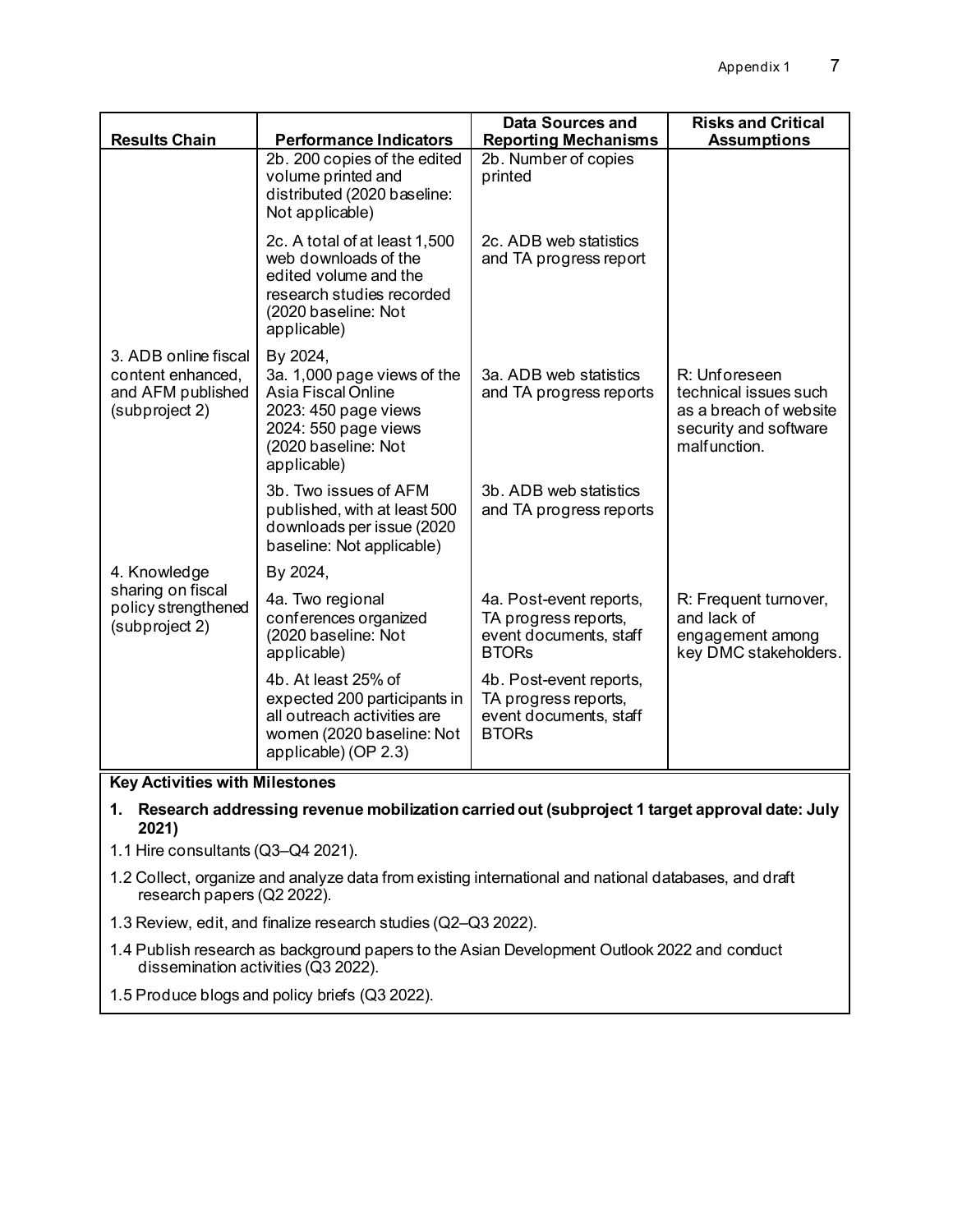#### **2. Research addressing government expenditure and fiscal management carried out (subproject 2 target approval date: July 2022)**

- 2.1 Hire consultants (Q3 2022–Q3 2023).
- 2.2 Collect and organize data, and draft research papers (Q4 2022–Q2 2024).
- 2.3 Review, edit, and finalize research studies (Q3 2023–Q4 2024).
- 2.4 Publish research as collective volume and conduct dissemination activities (Q3 2024).
- 2.5 Produce blogs and policy briefs (Q3 2023–Q4 2024).

#### **3. ADB online fiscal content enhanced, and AFM published (subproject 2)**

- 3.1 Hire consultants (Q4 2022).
- 3.2 Procure information technology equipment, information, and knowledge services (Q3 2022–Q4 2022).
- 3.3 Collect and organize data, initial web content, set up and pilot-test website (Q3 2022–Q4 2022).
- 3.4 Launch enhanced online fiscal content (Q4 2022).
- 3.5 Prepare AFM content (Q2 2023 and Q2 2024).
- 3.6 Publish and launch AFM (Q3 2023 and Q3 2024).

#### **4. Knowledge sharing on fiscal policy strengthened (subproject 2)**

4.1 Conduct annual regional outreach events on fiscal issues (Q4 2023–Q3 2024).

4.2 Conduct end-of-project assessment (Q4 2024).

#### **Inputs**

ADB: Technical Assistance Special Fund (TASF-7 and TASF-other sources) \$1,300,000: \$300,000 for subproject 1; \$1,000,000 for subproject 2

#### **Contribution to Strategy 2030 Operational Priorities:**

The expected values and methodological details for all OP indicators to which this TA will contribute are detailed in Contribution to Strategy 2030 Operational Priorities (available from the list of linked documents in Appendix 3). In addition to the OP indicators tagged in the design and monitoring framework, this TA will contribute results for: OP 6.2 Entities with improved service delivery

Source: Asian Development Bank.

A = assumption, ADB = Asian Development Bank, AFM = Asia Fiscal Monitor, AFO = Asia Fiscal Online, BTOR = backto-office report, COVID-19 = coronavirus disease, DMC = developing member country, DOC = Department of Communications, OP = operational priority, Q = quarter, R = risk, RePEc = research papers in economics, TA = technical assistance.

<sup>a</sup> ADB. 2019. *Strategy 2030 Operational Plan for [Priority 6: Strengthening Governance and Institutional Capacity](https://www.adb.org/documents/strategy-2030-op6-governance)*. Manila.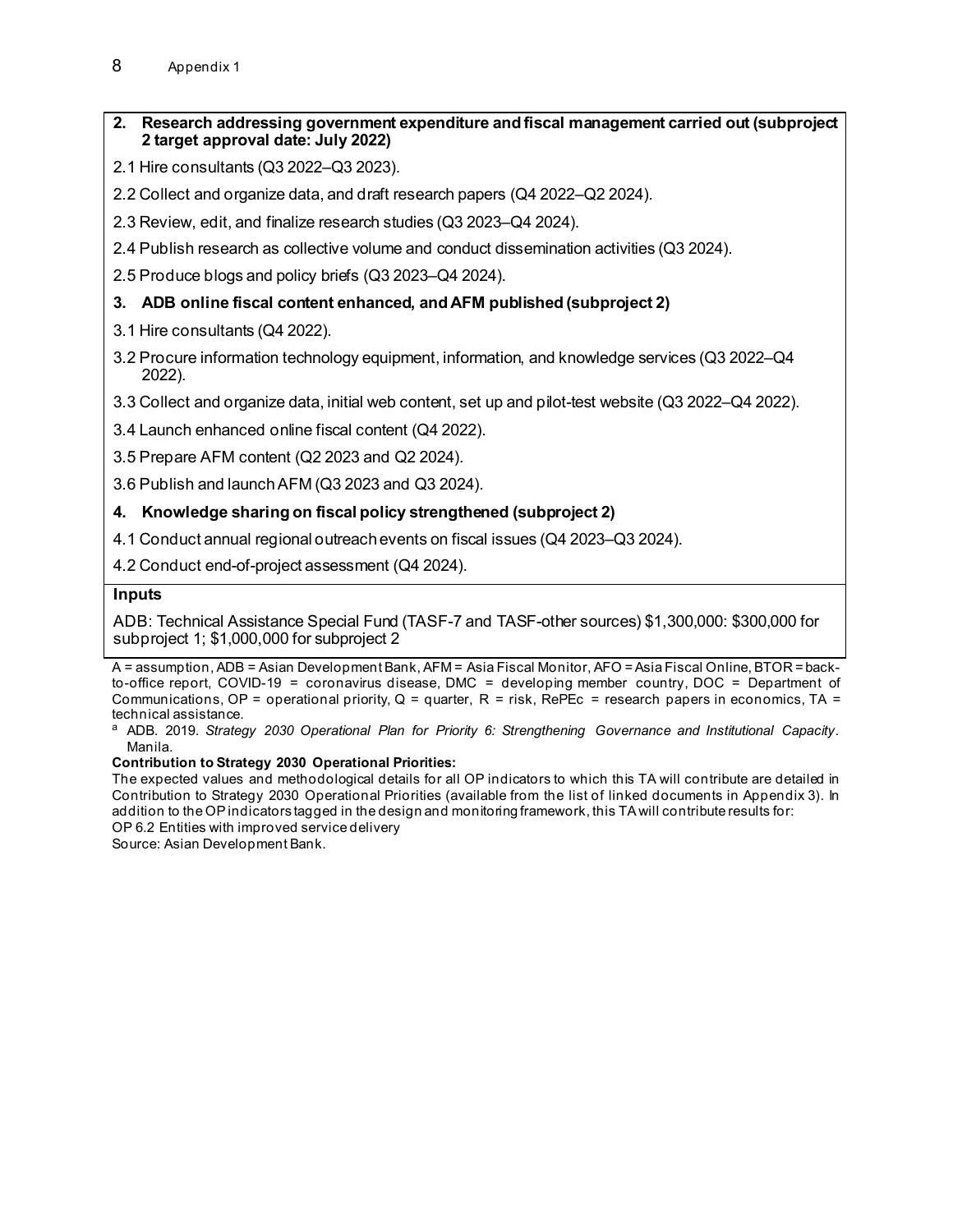## **SUBPROJECT DESCRIPTIONS**

<span id="page-14-0"></span>

| Subproject 1                              | Revenue Mobilization for Green and Inclusive Development                                                                                                                                                                                                                                                                                                                                                                                                                                                                                                                                                                                                                                                                                                                                                            |
|-------------------------------------------|---------------------------------------------------------------------------------------------------------------------------------------------------------------------------------------------------------------------------------------------------------------------------------------------------------------------------------------------------------------------------------------------------------------------------------------------------------------------------------------------------------------------------------------------------------------------------------------------------------------------------------------------------------------------------------------------------------------------------------------------------------------------------------------------------------------------|
| Indicative outputs and activities         | Output 1: Research addressing revenue mobilization carried out.<br>Subproject 1 will cover research work that will assess the fiscal<br>landscape in DMCs including the initial impact of the coronavirus<br>disease (COVID-19); tax revenue potential; effectiveness and<br>optimization of tax incentives; implications of issues such as<br>informality, the digital economy, and base erosion and profit shifting;<br>and environmental and sin taxes. The project team will consult with<br>ADB's regional departments and thematic or sectoral groups as<br>appropriate to refine topic details. Analytical results and other outputs<br>on topical fiscal policy issues may also be produced in response to<br>ADB Management needs.                                                                         |
|                                           | Commissioned studies upon review will be released as policy briefs<br>and/or individual background or working papers. Research outputs<br>may also feature in the AFM. Aside from electronic and printed<br>publications, digital platforms—such as infographics, blogs, op-eds,<br>and social media-will be used.                                                                                                                                                                                                                                                                                                                                                                                                                                                                                                  |
|                                           | Research findings will be used to support the preparation of the Asian<br>Development Outlook 2022 theme chapter and research findings will<br>be disseminated in conjunction with activities and other events related<br>to Asian Development Outlook 2022.                                                                                                                                                                                                                                                                                                                                                                                                                                                                                                                                                        |
| Indicative implementation<br>arrangements | ADB will administer subproject 1. EROD and ERMR will be directly<br>responsible for administering and supervising the subproject,<br>recruiting and managing consultants, and producing outputs. The<br>specific number of person-months needed for national and<br>international consultants will be indicated in the subproject proposal.<br>Resource persons, who are internationally distinguished experts and<br>could include former ADB staff, will be engaged to present or facilitate<br>discussions at seminars.                                                                                                                                                                                                                                                                                          |
|                                           | The proposal for subproject 1 will be submitted to the ERCD chief<br>economist and director general for approval following the business<br>process for knowledge and support TA cluster processing.                                                                                                                                                                                                                                                                                                                                                                                                                                                                                                                                                                                                                 |
| Implementation schedule                   | July 2021-September 2022                                                                                                                                                                                                                                                                                                                                                                                                                                                                                                                                                                                                                                                                                                                                                                                            |
| <b>Subproject 2</b>                       | <b>Expenditure Policies and Fiscal Management for Green and</b><br><b>Inclusive Development</b>                                                                                                                                                                                                                                                                                                                                                                                                                                                                                                                                                                                                                                                                                                                     |
| Indicative outputs and activities         | Output 2: Research addressing government expenditure and<br>fiscal management carried out. Subproject 2 research products<br>will be a continuation of research undertaken in subproject 1, but<br>with a primary focus on expenditure policies and fiscal management.<br>Additional research will examine options for improving government<br>expenditures on education, health, social protection, and<br>infrastructure to promote green and inclusive development.<br>Research outputs will also examine fiscal policy frameworks for<br>promoting efficient, equity-promoting expenditures; trust in<br>government; and tax compliance; and policies for strengthening<br>overall fiscal management in DMCs. The project team will consult<br>with ADB regional departments and thematic or sectoral groups to |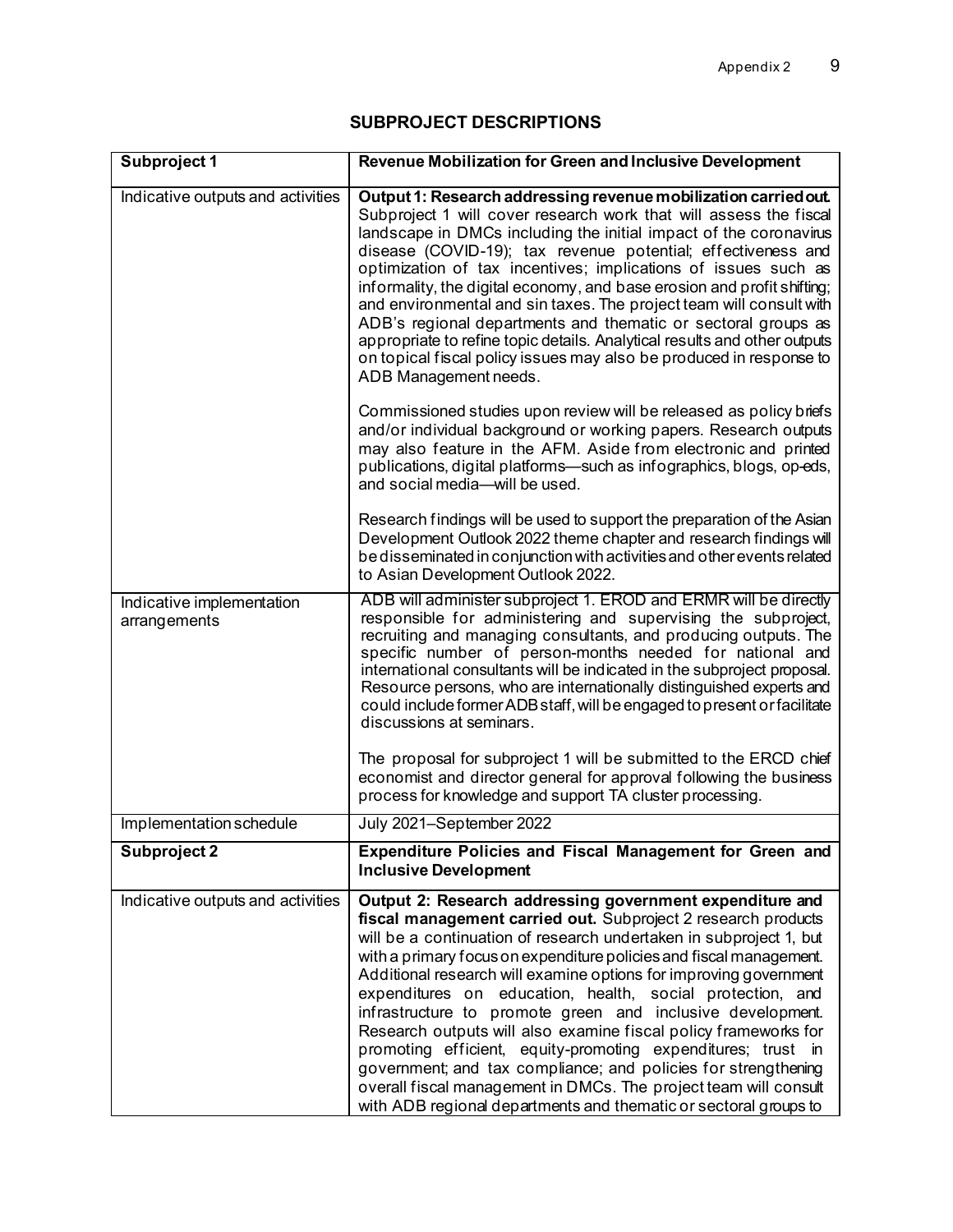|                                           | refine topic details and/or identify other fiscal topics that may be<br>relevant to the challenges faced by DMCs. Analytical results and<br>other outputs on topical fiscal policy issues may also be produced in<br>response to ADB Management needs.<br>Commissioned studies upon review will be released as policy briefs<br>and/or individual working papers, and will also form part of a collective<br>volume on expenditure policies and fiscal management. Research<br>outputs may also feature in the AFM. Aside from electronic and<br>printed publications, digital platforms-such as infographics, blogs,<br>op-eds, and social media-will be used.                                                                                                                                                                                                                                                                          |
|-------------------------------------------|------------------------------------------------------------------------------------------------------------------------------------------------------------------------------------------------------------------------------------------------------------------------------------------------------------------------------------------------------------------------------------------------------------------------------------------------------------------------------------------------------------------------------------------------------------------------------------------------------------------------------------------------------------------------------------------------------------------------------------------------------------------------------------------------------------------------------------------------------------------------------------------------------------------------------------------|
|                                           | Output 3: ADB online fiscal content enhanced, and Asia Fiscal<br>Monitor published. In addition to contributing fiscal content to<br>existing ADB portals, or creating and updating the AFO sub-portal<br>(para. 13 of the main text), fiscal analytics will be developed and made<br>publicly available to monitor evolving fiscal stances and vulnerabilities<br>across DMCs. The TA will support the continuous improvement of the<br>AFO sub-portal, or other relevant ADB portals, to keep up with the<br>demands of users and with changes in technology. Key fiscal issues<br>will be highlighted through infographics and blogs, which will be<br>posted on existing ADB portals or the AFO sub-portal and shared<br>through social media. The project team will also consult with ADB's<br>Department of Communications on additional tools for engaging the<br>target audience of the TA cluster's planned knowledge products. |
|                                           | Two issues of AFM will be released under subproject 2. The annual<br>AFM will discuss the region's latest fiscal trends and developments<br>and provide analysis and insights on the key issues and challenges<br>faced by DMCs. AFM will also present the highlights of fiscal<br>research undertaken as part of the TA and the implications of this for<br>fiscal policies in developing Asia.                                                                                                                                                                                                                                                                                                                                                                                                                                                                                                                                         |
|                                           | Output 4: Knowledge sharing on fiscal policy strengthened.<br>Two regional conferences will be held to communicate with and<br>gather insights from high-level policymakers and experts in the<br>region and to disseminate findings from the collective volume on<br>fiscal policy issues prepared under subproject 2 and/or AFMs.                                                                                                                                                                                                                                                                                                                                                                                                                                                                                                                                                                                                      |
| Indicative implementation<br>arrangements | ADB will administer subproject 2. EROD and ERMR will be directly<br>responsible for administering and supervising the subproject,<br>managing consultants, procuring information<br>recruiting and<br>technology hardware and software, and producing outputs.                                                                                                                                                                                                                                                                                                                                                                                                                                                                                                                                                                                                                                                                           |
|                                           | The proposal for subproject 2 will be submitted to the ERCD chief<br>economist and director general for approval following the business<br>process for knowledge and support TA cluster processing.                                                                                                                                                                                                                                                                                                                                                                                                                                                                                                                                                                                                                                                                                                                                      |
| Implementation schedule                   | July 2022-December 2024                                                                                                                                                                                                                                                                                                                                                                                                                                                                                                                                                                                                                                                                                                                                                                                                                                                                                                                  |

ADB = Asian Development Bank, AFM = Asia Fiscal Monitor, AFO = Asia Fiscal Online, DMC = developing member country, ERCD = Economic Research and Regional Cooperation Department, ERMR = Macroeconomics Research Division, EROD = Office of the Chief Economist and Director General, IT = information technology, TA = technical assistance.

Source: Asian Development Bank.